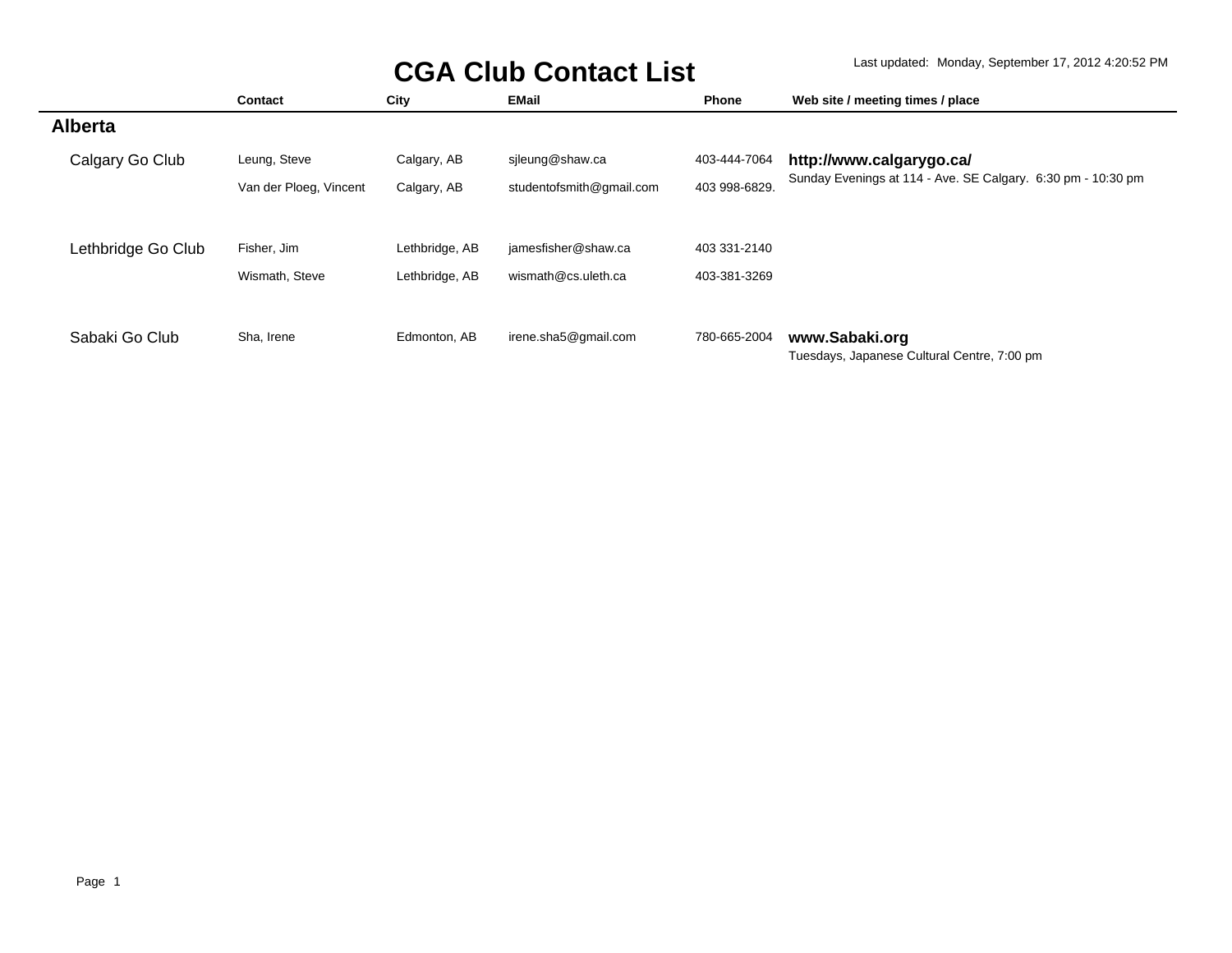|                                                               | Contact               | City                        | <b>EMail</b>             | Phone        | Web site / meeting times / place                                                                              |
|---------------------------------------------------------------|-----------------------|-----------------------------|--------------------------|--------------|---------------------------------------------------------------------------------------------------------------|
| <b>British Columbia</b>                                       |                       |                             |                          |              |                                                                                                               |
| Canada West Go<br>Association                                 | Li, Cathy (Chen Shuo) | Richmond, BC                | cathyli11802@hotmail.com | 604-638-9178 | cwga.spaces.live.com                                                                                          |
| Courtenay GO Club                                             | Anderson, Dwight      | Courtenay                   | dwighta@telus.net        | 778-300-2142 | Meets at #3035-8888 Odlin Cres., Pacific Plaza, Richmond, BC V6X<br>3Z8 604-303-0352<br>www.comoxvalleygo.com |
| Kootenay Lake Go Club Carter, Bob                             |                       | Kootenay Lake,<br><b>BC</b> | Kootenay@telus.net       | 250-227-9442 |                                                                                                               |
| University of Victoria Go Penfold-Brown, Duncan<br>Club       |                       | Victoria, BC                | uvic.go@gmail.com        |              |                                                                                                               |
| Vancouver Go<br>Association                                   | Wadati, Hiroki        | Vancouver, BC               | wadati@phas.ubc.ca       |              | http://www.geocities.jp:80/qxbqd097/Vango2.htm                                                                |
| Victoria Go Club                                              | Body, Stewart         | Victoria, BC                | sboddy@victoria.tc.ca    | 250-382-5707 | Meets Saturdays (See web site)                                                                                |
| <b>Warriors Go Academy</b>                                    | Dragomir, Leonard     | Langley, BC                 |                          | 604-533-9607 | see www.WarriorsGoAcademy.com                                                                                 |
| <b>Manitoba</b>                                               |                       |                             |                          |              |                                                                                                               |
| Manitoba Go<br>Association                                    | Ducharme, Deryk       | Winnipeg                    | allfather@mts.net        | 204-222-1310 | Fridays 5pm - ~9:30pm University of Manitoba, UMSU building in front                                          |
| <b>New Brunswick</b>                                          |                       |                             |                          |              | of book store.                                                                                                |
| St. Thomas University / Chrisjohn, Roland<br>U. of NB Go Club |                       | Jemseg, NB                  | rchrisjo@stu.ca          | 506-488-6082 |                                                                                                               |
|                                                               |                       |                             |                          |              | WednesdayEvenings at 6:00 pm, Conference Room, Holy Cross House<br>/ St. Thomas University                    |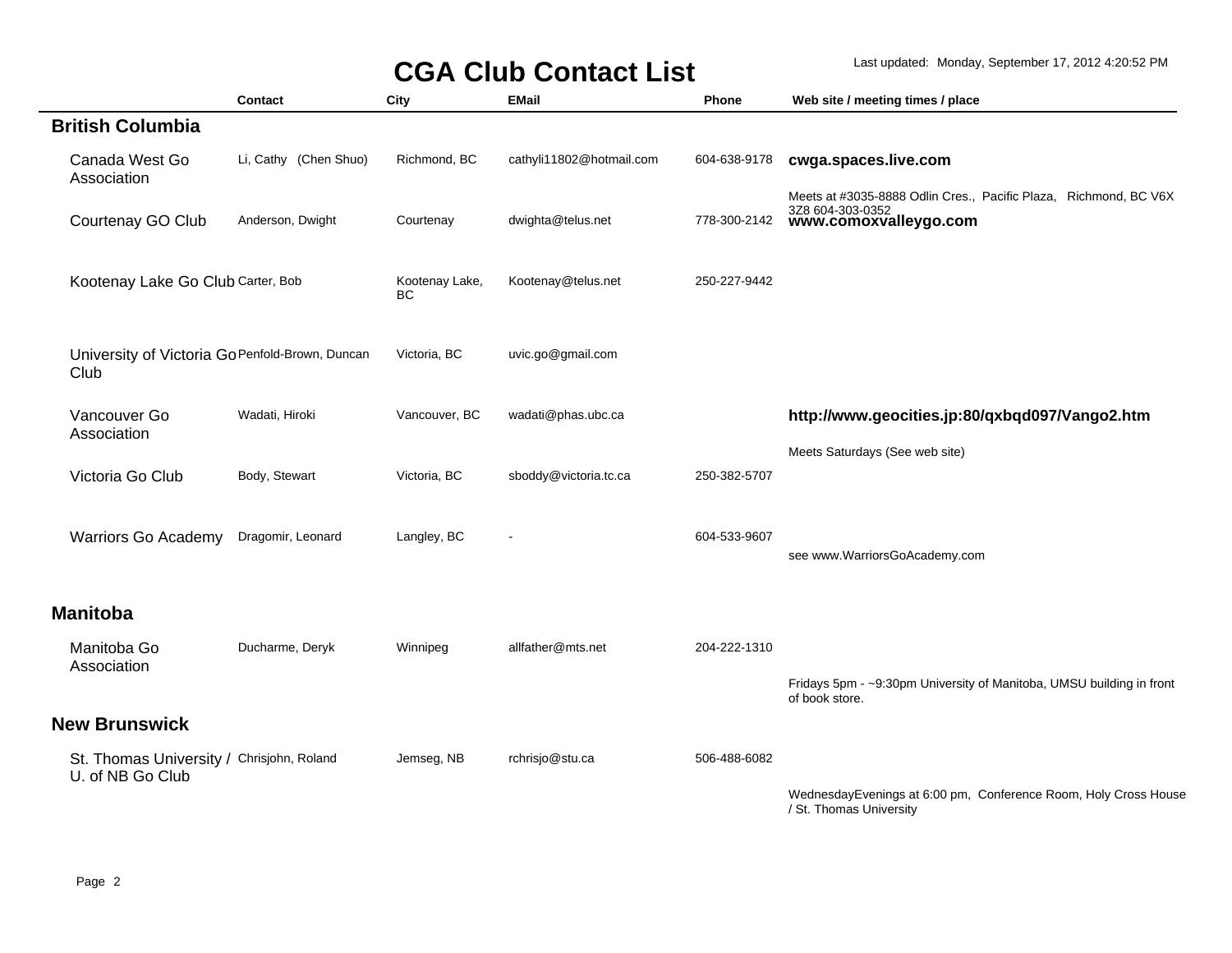|                                    | Contact                | City           | <b>EMail</b>             | <b>Phone</b> | Web site / meeting times / place                                                                  |
|------------------------------------|------------------------|----------------|--------------------------|--------------|---------------------------------------------------------------------------------------------------|
| <b>Newfoundland</b>                |                        |                |                          |              |                                                                                                   |
| St. Johns Wei Qi Club              | Burry, Adam            | St. John's, NF | aburry@ieee.org          | 709-722-8605 | https://groups.google.com/group/st-johns-weiqi-club                                               |
|                                    |                        |                |                          |              |                                                                                                   |
| <b>Nova Scotia</b>                 |                        |                |                          |              |                                                                                                   |
|                                    |                        |                |                          |              |                                                                                                   |
| Dalhousie Go Club                  | Kolokolnikov, Theodore | Da;housie, NS  | tkolokol@mathstat.dal.ca | 902-431-6419 | http://groups.google.com/group/halifaxgo                                                          |
|                                    |                        |                |                          |              |                                                                                                   |
| Halifax Go Club                    | Falk, Michael          | Halifax, NS    | mlfalk@ns.sympatico.ca   | 904 422-5173 |                                                                                                   |
|                                    |                        |                |                          |              | Every Tuesday, starting at 7:00, 1591 Conrose Avenue, Halifax.                                    |
| Hebbville Academy Go Sullivan, Amy |                        | Hebbville, NS  | amynan@staff.ednet.ns.ca | 902-541-8280 |                                                                                                   |
| Club                               |                        |                |                          |              |                                                                                                   |
|                                    |                        |                |                          |              | Wednesdays from 3-4:30 at Hebbyille Academy during the school year.<br>A youth group - ages 10-15 |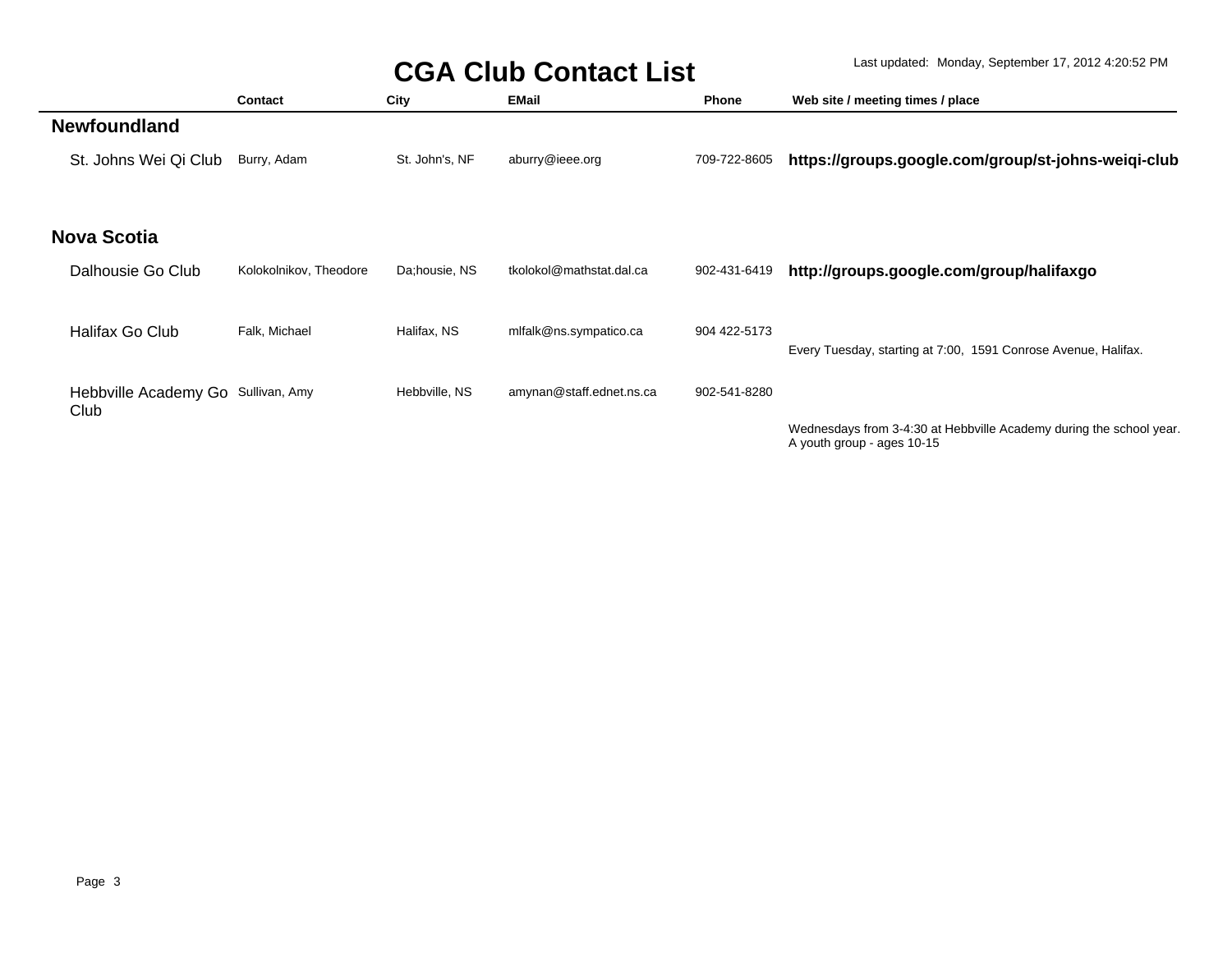|                           | <b>Contact</b>        | City                 | <b>EMail</b>               | Phone         | Web site / meeting times / place                                                                                               |
|---------------------------|-----------------------|----------------------|----------------------------|---------------|--------------------------------------------------------------------------------------------------------------------------------|
| <b>Ontario</b>            |                       |                      |                            |               |                                                                                                                                |
| <b>Brock Go Club</b>      | Wolf, Thomas          | Brock, ON            | twolf@brocku.ca            | 905 680 0575  | www.brocku.ca/goclub<br>Wednesdays 5:00pm -8:00 pm (Children at 5:00 pm)                                                       |
| <b>CPAC Go Club</b>       | Fan, Jun              |                      | fanjunhi@msn.com           | 1-416-855-677 | Saturdays, 6:00 pm -7:00 pm Go class, 7:00pm - midnight                                                                        |
| Forest City Go Club       | Patterson, Rob        | London, ON           | rob_paterson@hotmail.com   | 519--933-3287 | forestcitygo.workpress.com<br>Thursday at The Northbrae YMCA (335 Belfield St., London, ON N5Y<br>2K3) from 6pm to 9pm to play |
| Guelph Go Club            | Lampert, Jay          | Guelph, ON           | jlampert@uoguelph.ca       | 519-822-3493  |                                                                                                                                |
| Kingston Go Club          | Huang, TaFang         | Kingston, ON         | tafang@hotmail.com         | 613-389-4571  |                                                                                                                                |
| Laurier Goban             | Adomeit, Ambjorn      | Waterloo, ON         | aadomeit@telus.net         | 519-208-1082  | lauriergoban@gmail.com                                                                                                         |
|                           | Tosi-Cavanaugh, Alexi | Waterloo, ON         | lauriergoban@gmail.com     | 519-572-4199  | Wilfred Laurier University Concourse (Fred Nichols' Building) Please<br>inquire                                                |
| Mountain Go Club          | Wonder, Philip        | Hamilton, ON         | phil@mountaingoclub.org    |               | mountaingoclub.org<br>Thursday 6:30 pm to 9:30 pm. Hamilton Japanese Cultural Centre                                           |
| Ottawa Chinese Go<br>Club | Chang, Charles        | Ottawa, ON           | chang.charles@gmail.com    | 613-722-0603  |                                                                                                                                |
| Outaouais Go Club         | St-Onge, Marc         | Ottawa, ON           | marc.stonge@multivesco.com | 819-281-0924  | Sunday 2:30 - 5:00 pm at Dalhousie Community Center (755 Somerset<br>West)                                                     |
| Peterborough Go Club      | Carlstrom, Dennis     | Peterborough,<br>ON. | dennis@tigerjump.net       | 705-872-1964  | http://goclub.tigerjump.net/                                                                                                   |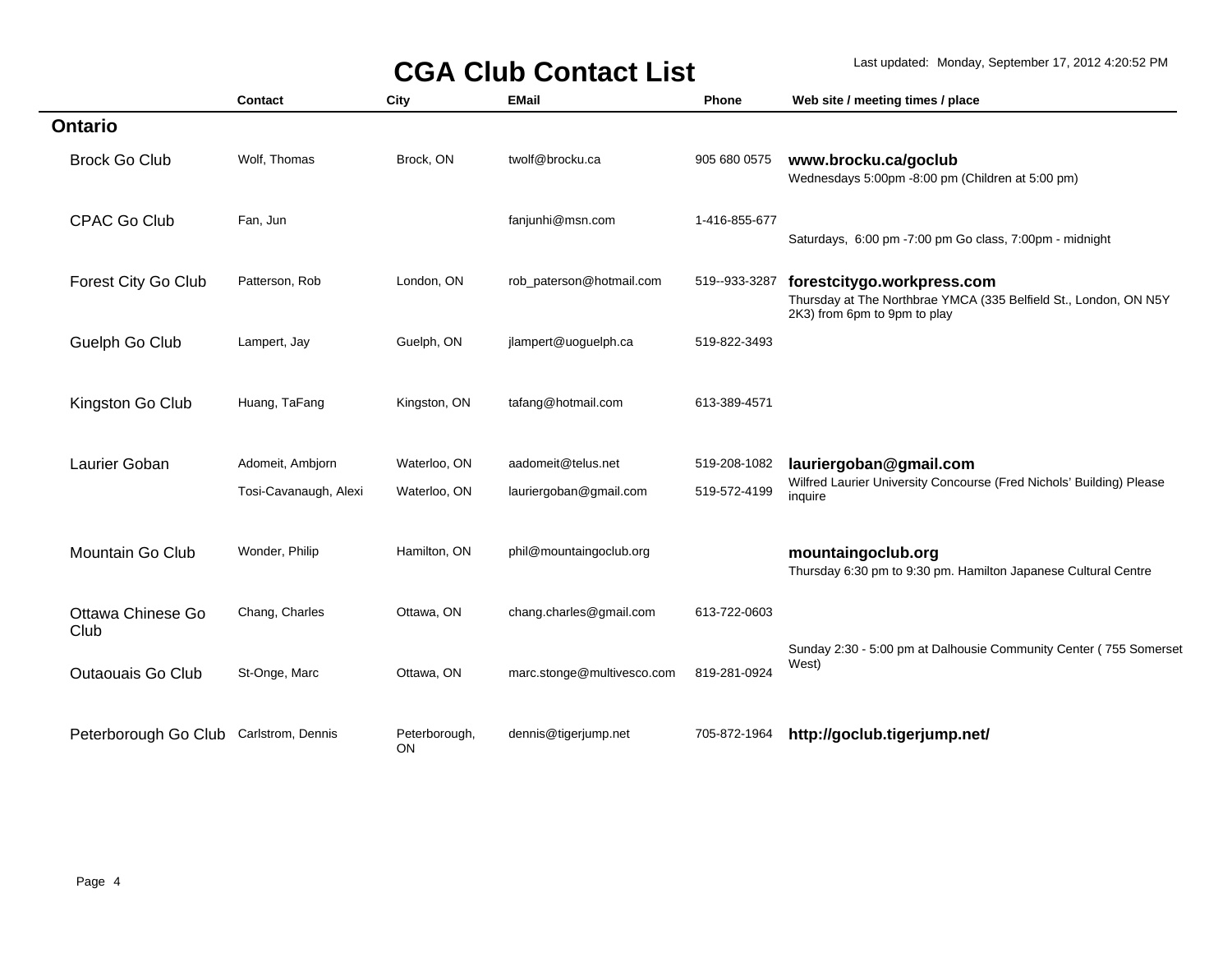|                                                     | Contact                                | City                           | <b>EMail</b>             | <b>Phone</b> | Web site / meeting times / place                                                                                                                               |
|-----------------------------------------------------|----------------------------------------|--------------------------------|--------------------------|--------------|----------------------------------------------------------------------------------------------------------------------------------------------------------------|
| Sault Ste. Marie Go<br>Club                         | Miceli, Marty                          | Sault Ste. Marie,<br><b>ON</b> | martymiceli@hotmail.com  | 705-254-5081 |                                                                                                                                                                |
| <b>Toronto Go Club</b>                              | Exon Smith, Duncan                     | Toronto, ON                    | duncan@torontogoclub.org | 416-356-4665 | www.torontogoclub.org<br>Wednesdays, 6:00 pm to 10:00 pm, Sundays noon to 5:00 pm. 1519<br>Church St. in the community centre, north of Wellesley              |
| <b>Toronto Go School</b>                            | Zhang, Xiandong (no email) Toronto, ON |                                | unknown                  | 416-878-3815 |                                                                                                                                                                |
|                                                     | Zheng, Colin (Xiahong)                 | Toronto, ON                    | togocentre@gmail.com     | 416-315-1706 | 4168 Finch Ave. East, Suite 322                                                                                                                                |
| Toronto Korean Baduk Beck, June Ki<br>Association   |                                        | Toronto, ON                    | $\blacksquare$           | 416-737-9597 | 361 Clinton, Any afternoon and evening, \$5.00/day                                                                                                             |
| University of Toronto GoMantle, Ben<br>Club         |                                        | Toronto, ON                    | fuudin@gmail.com         | 416-917-2021 |                                                                                                                                                                |
| Waterloo University Go Petrescu, Adrian<br>Club     |                                        | Waterloo, ON                   | apetresc@gmail.com       | 416-452-5115 | Fridays at 4:00 - 7:00 PM at Hart House Theatre (Reading Room) on<br>the St. George Campus Everyone welcome<br>www.uwgoclub.com<br>Fridays 5:00 pm to 10:00 pm |
| York University Go Club Ling, Daniel (Club contact) |                                        | North York, ON                 | goclub@yorku.ca          |              | http://yorku.collegiatelink.net/organization/goplayers<br>association<br>Tuesdays, 5:30 pm to 8:30 pm Bethune College 203A (Norman's)                          |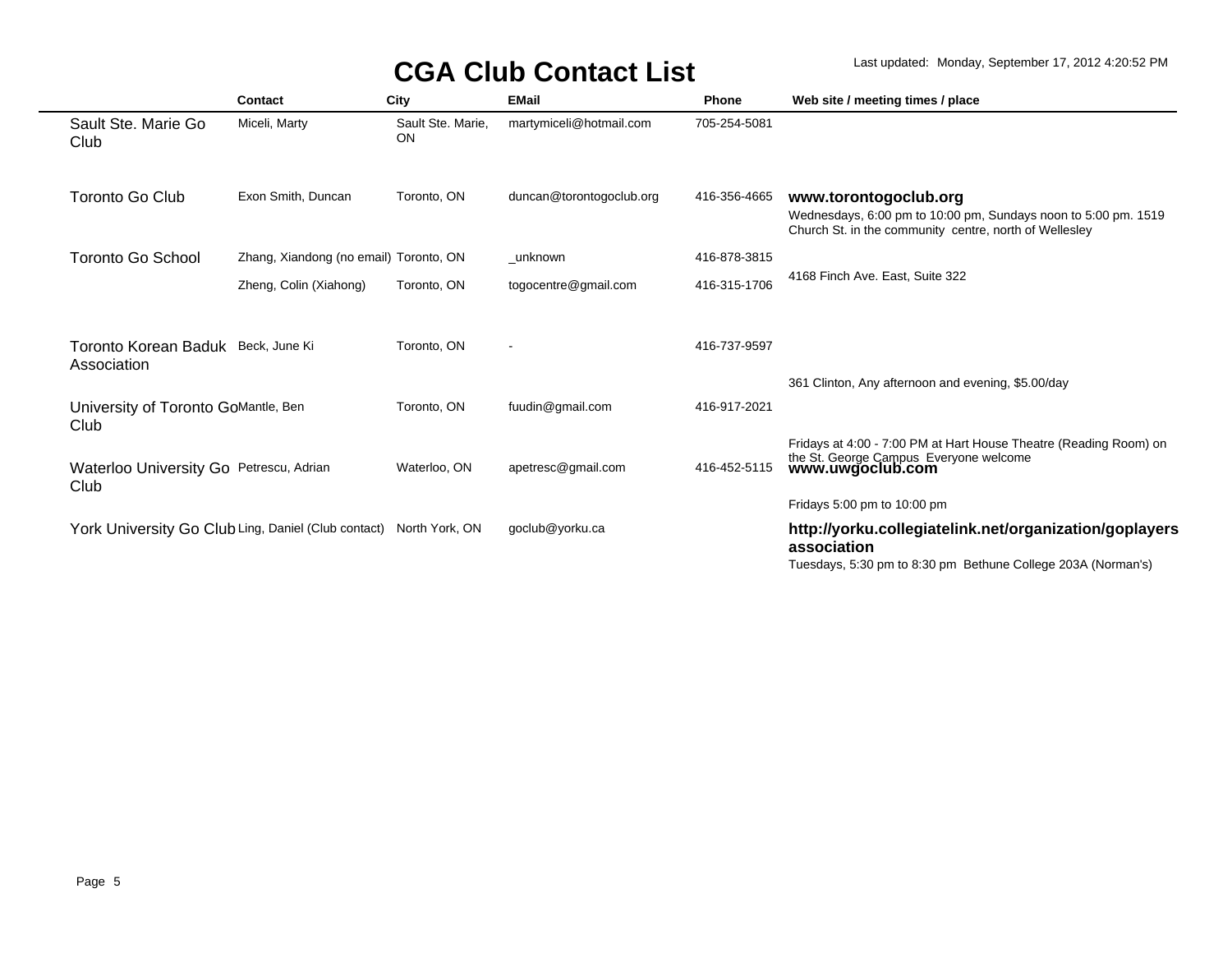|                                   | Contact                         | City            | <b>EMail</b>              | <b>Phone</b> | Web site / meeting times / place                                                                                                               |
|-----------------------------------|---------------------------------|-----------------|---------------------------|--------------|------------------------------------------------------------------------------------------------------------------------------------------------|
| Quebec                            |                                 |                 |                           |              |                                                                                                                                                |
| Club de Go FXG                    | Lachance, Alexandre             | Quebec City, QC | aleks-101@hotmail.com     | 418-839-8417 | Monday and Tuesday Midday                                                                                                                      |
| Club of Cegep de<br>Ste-Foy       | Dumas, Myriam                   | Qubec City, QC  | myriam.dumas@gmail.com    |              |                                                                                                                                                |
| Juan Guo Go School                | Guo, Ms. Juan                   |                 | guojuangoschool@gmail.com |              | Wednesday, Midday<br>InternetGoSchool.com                                                                                                      |
| <b>Montreal Go Club</b>           | Bognar, Tibor                   | Montreal, QC    | tibor@tiborBognar.com     | 514-387-6613 |                                                                                                                                                |
|                                   | Labelle, Andre                  | Montreal, QC    | laband@videotron.ca       | 450-975-7140 | every Sunday between 1 p.m. and 5 p.m. at the Cafe Yoy, 4526<br>St-Denis Street, very close to the Mont-Royal metro station.                   |
|                                   | Mays, Steven                    | Montreal, QC    | smays@videotron.ca        | 514-279-1436 |                                                                                                                                                |
| Quebec City Go Club               | Levasseur, Joseph               | Quebec City, QC | Qhikaru@yahoo.ca          | 418-847-2643 | http://www.goquebec.org/<br>Tuesday Evening 7:00 pm                                                                                            |
| Rimouski Go Club                  | Beaulieu, Michel                | Rimouski, QC    |                           | 418-724-6055 | University of Quebec at Rimouski, Tuesday evenings - Cafe La Brulerie                                                                          |
| Saguenay Go Club                  | Lalancette, Maxime<br>Alexandre | Jonquière, QC   | makushime@gmail.com       |              | gosaguenay.com<br>Mercredi soir de 19h à 21h au iCi Le Café Klimt, 2434 rue                                                                    |
|                                   | Lessard, Alexandre              | Jonquière, QC   | belug23@gmail.com         |              | Saint-Dominique, Contact -: info@gosaguenay.com                                                                                                |
| Sherbrooke Go Club                | Lafleche, Pierre-Yves           | Sherbrooke, ON  | py.lafleche@gmail.com     | 819-575-1151 | https://sites.google.com/site/gosherbrooke/<br>Wednesday evenings at 7pm at the University of Sherbrooke, in the<br>science faculty cafeteria. |
| University of Montreal<br>Go Club | Zhang, Jian Chao                | Montreal, QC    | kendo.zhang@gmail.com     | 514 699 0699 |                                                                                                                                                |
|                                   |                                 |                 |                           |              | Thursday evenings 5:30 pm (Pavilion Andre-Aisenstadt, ground floor,<br>facing room 1177)                                                       |